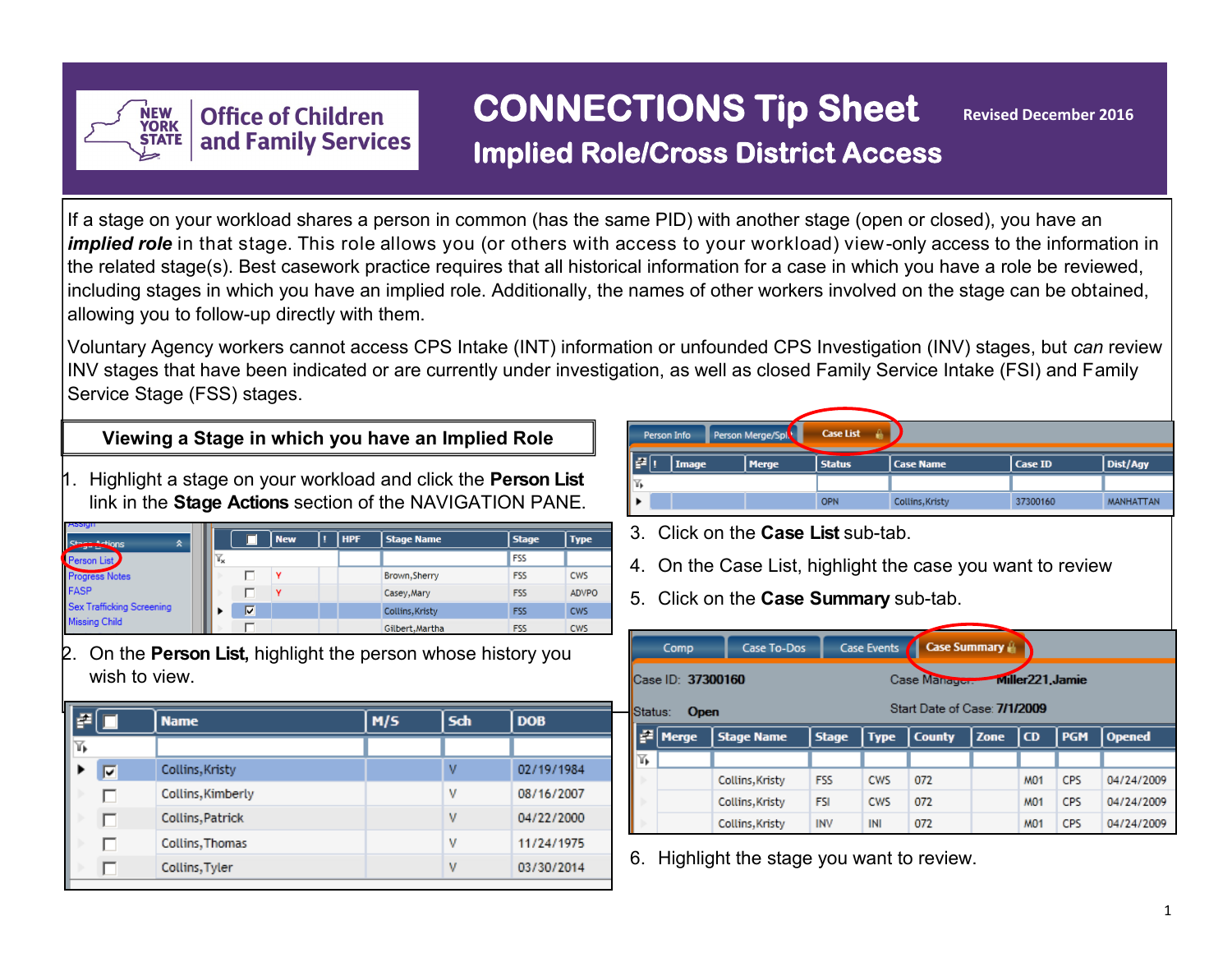|                           | Stage Events (    |                             |               |             |                      |
|---------------------------|-------------------|-----------------------------|---------------|-------------|----------------------|
| From:                     | $\checkmark$      | $\ddot{\phantom{1}}$<br>To: | Search        |             |                      |
| I₽                        | <b>Event Date</b> | <b>TX Date</b>              | <b>Status</b> | <b>Type</b> | <b>Description</b>   |
| $\mathbb{Y}_{\mathbf{x}}$ |                   |                             |               |             |                      |
|                           | 09/12/2014        | 09/12/2014                  | <b>COMP</b>   | Stage       | <b>Stage Summary</b> |

- 7. Click on the **Stage Events** sub-tab.
- 8. Click on the event from the list you want to review:
	- For INT stages, select **Record Call**.
	- For INV, FAR, FSI or FSS stages, select **Stage Summary**. *Use the filter bar to easily find the event you are looking for. For example, enter the letters "St" to filter out all events that don't begin with "St".*
- 9. Click on the **Detail** link in Events Options section of the NAVIGATION PANE to open the stage in view-only mode.



10.Use the links in the Options section of the NAVIGATION PANE to navigate to the windows you need to review.

#### **CPS Stage Summary Options FSS Stage Summary Options**

| Options                           |
|-----------------------------------|
| Case Summary                      |
| <b>Review Intake</b>              |
| Allegations                       |
| Investigation Actions             |
| <b>Safety Assessments</b>         |
| <b>Risk Assessment</b>            |
| <b>Progress Notes</b>             |
| <b>Investigation Conclusion</b>   |
| Sex Trafficking Screening         |
| <b>Missing Child</b>              |
| <b>Foster Home Identification</b> |





**If you are a Voluntary Agency worker**, and you select **i** an INV stage, you will receive one of two messages:

 If all INV stages are unfounded and/or predate 1/1/2006, you will receive a message that you are not allowed to view the information:

#### CASE CANNOT BE VIEWED BY VOLUNTARY AGENCY STAFF

If the case contains only indicated and/or open stages under investigation, you will receive a pop-up agreement reminding you of your confidentiality responsibilities. Click "ok" to proceed.

#### **Case Summary**

You are accessing a Child Protective Services (CPS) case. Information found in a CPS case, including identifying information regarding the source of the report or the person who made the report is confidential and may only be redisclosed where authorized by law.If any reporter or source information is disclosed to you, either through your work on the case or in reviewing the case record, you may not re-disclose such information, unless authorized to do so by the written consent of the source or the reporter, by court order or as otherwise authorized by law to do so.



### **Access Reminders**

*Viewing history via the Implied Role path allows greater access to information—including cross-district access than conducting a Person Search from the Search/ Maintain menu.* 

*Access reminders continued on page 3*